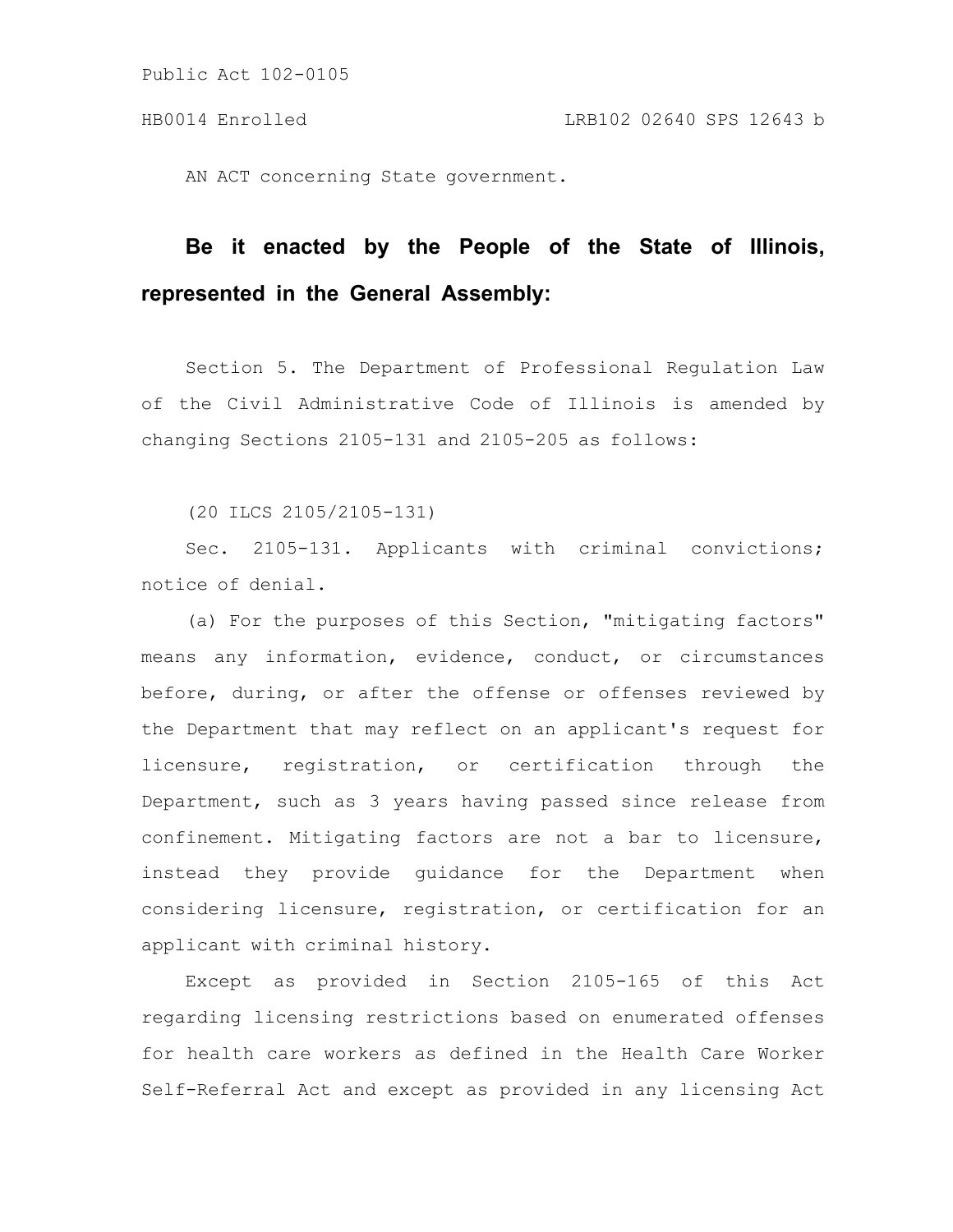## HB0014 Enrolled LRB102 02640 SPS 12643 b

administered by the Department in which convictions of certain enumerated offenses are a bar to licensure, the Department, upon a finding that an applicant for a license, certificate, or registration was previously convicted of a felony or misdemeanor that may be grounds for refusing to issue a license or certificate or to grant a registration, shall consider any mitigating factors and evidence of rehabilitation contained in the applicant's record, including the circumstances surrounding the offense or offenses and any of the following, to determine whether a prior conviction will impair the ability of the applicant to engage in the practice for which a license, certificate, or registration is sought:

(1) the lack of direct relation of the offense for which the applicant was previously convicted to the duties, functions, and responsibilities of the position for which a license is sought;

(2) any mitigating factors from the point of arrest or indictment when determined to be appropriate, unless otherwise specified and including, but not limited to, whether 5 years since a felony conviction or 3 years since release from confinement for the conviction, whichever is later, have passed without a subsequent conviction;

(3) if the applicant was previously licensed or employed in this State or other states or jurisdictions, the lack of prior misconduct arising from or related to the licensed position or position of employment;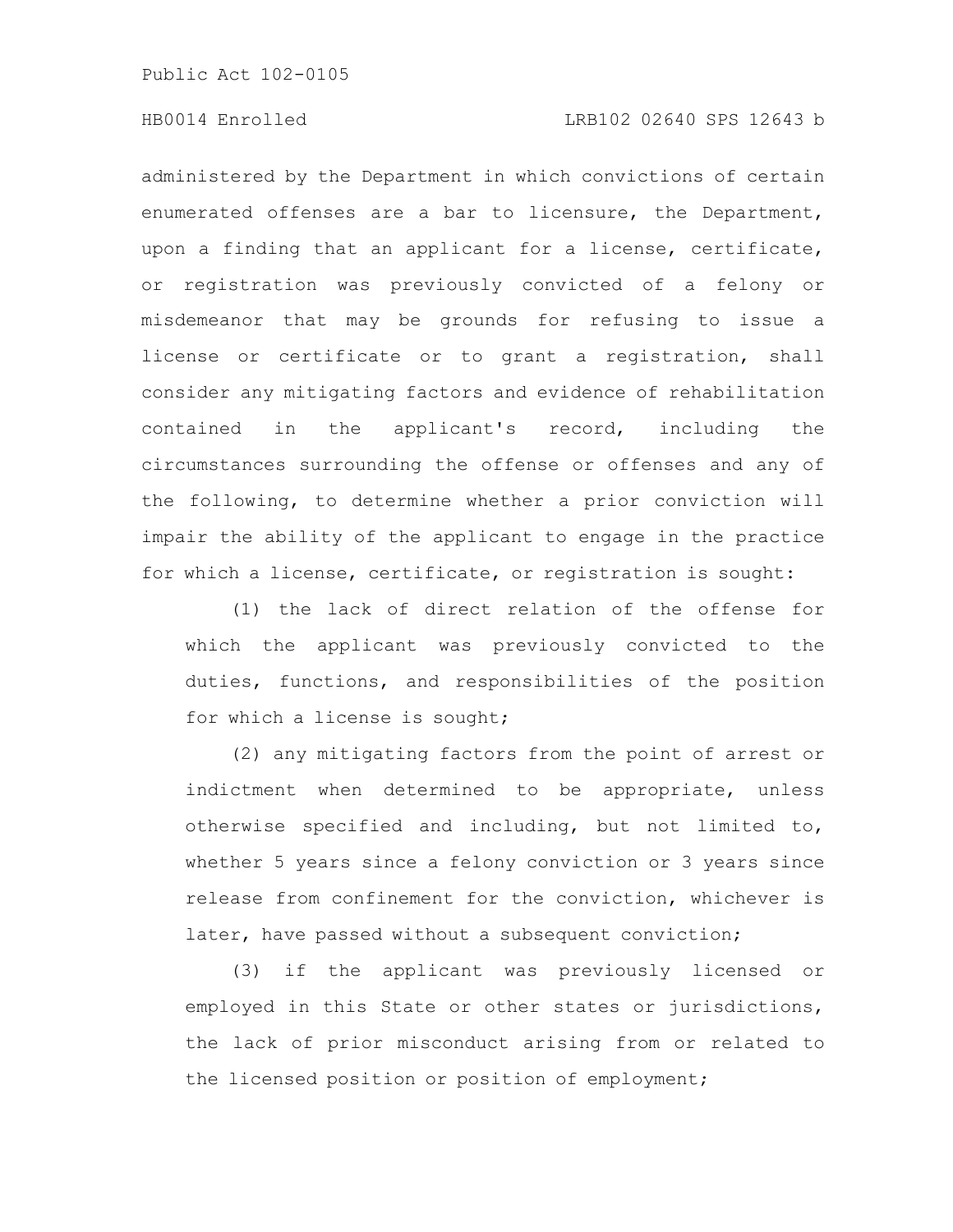(4) the age of the person at the time of the criminal offense;

(4.5) if, due to the applicant's criminal conviction history, the applicant would be explicitly prohibited by federal rules or regulations from working in the position for which a license is sought;

(5) successful completion of sentence and, for applicants serving a term of parole or probation, a progress report provided by the applicant's probation or parole officer that documents the applicant's compliance with conditions of supervision;

(6) evidence of the applicant's present fitness and professional character;

(7) evidence of rehabilitation or rehabilitative effort during or after incarceration, or during or after a term of supervision, including, but not limited to, a certificate of good conduct under Section 5-5.5-25 of the Unified Code of Corrections or certificate of relief from disabilities under Section 5-5.5-10 of the Unified Code of Corrections; and

(8) any other mitigating factors that contribute to the person's potential and current ability to perform the job duties.

(b) If the Department refuses to issue a license or certificate or grant registration to an applicant based upon a conviction or convictions, in whole or in part, the Department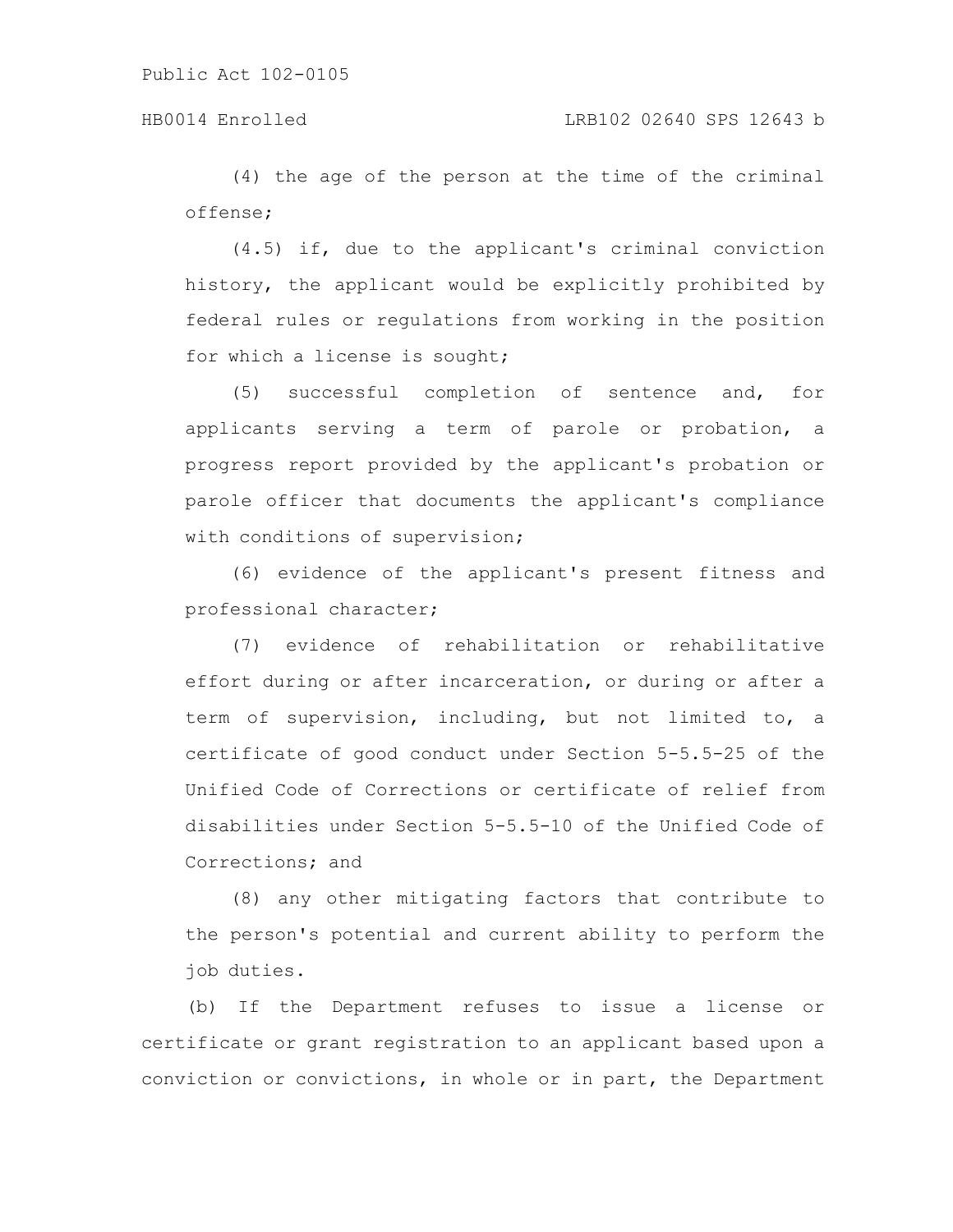shall notify the applicant of the denial in writing with the following included in the notice of denial:

(1) a statement about the decision to refuse to grant a license, certificate, or registration, including an explanation of how the conviction directly relates to and would prevent the person from effectively engaging in the position for which a license, registration, or certificate is sought;

(2) a list of convictions that the Department determined will impair the applicant's ability to engage in the position for which a license, registration, or certificate is sought;

(3) a list of convictions that formed the sole or partial basis for the refusal to issue a license or certificate or grant registration; and

(4) a summary of the appeal process or the earliest the applicant may reapply for a license, certificate, or registration, whichever is applicable.

(c) The Department shall post on its website a list of all State licensing restrictions that would prohibit an applicant from working in a position for which a license is sought. (Source: P.A. 100-286, eff. 1-1-18; 101-388, eff. 1-1-20.)

(20 ILCS 2105/2105-205) (was 20 ILCS 2105/60.3)

Sec. 2105-205. Publication of disciplinary actions; annual report.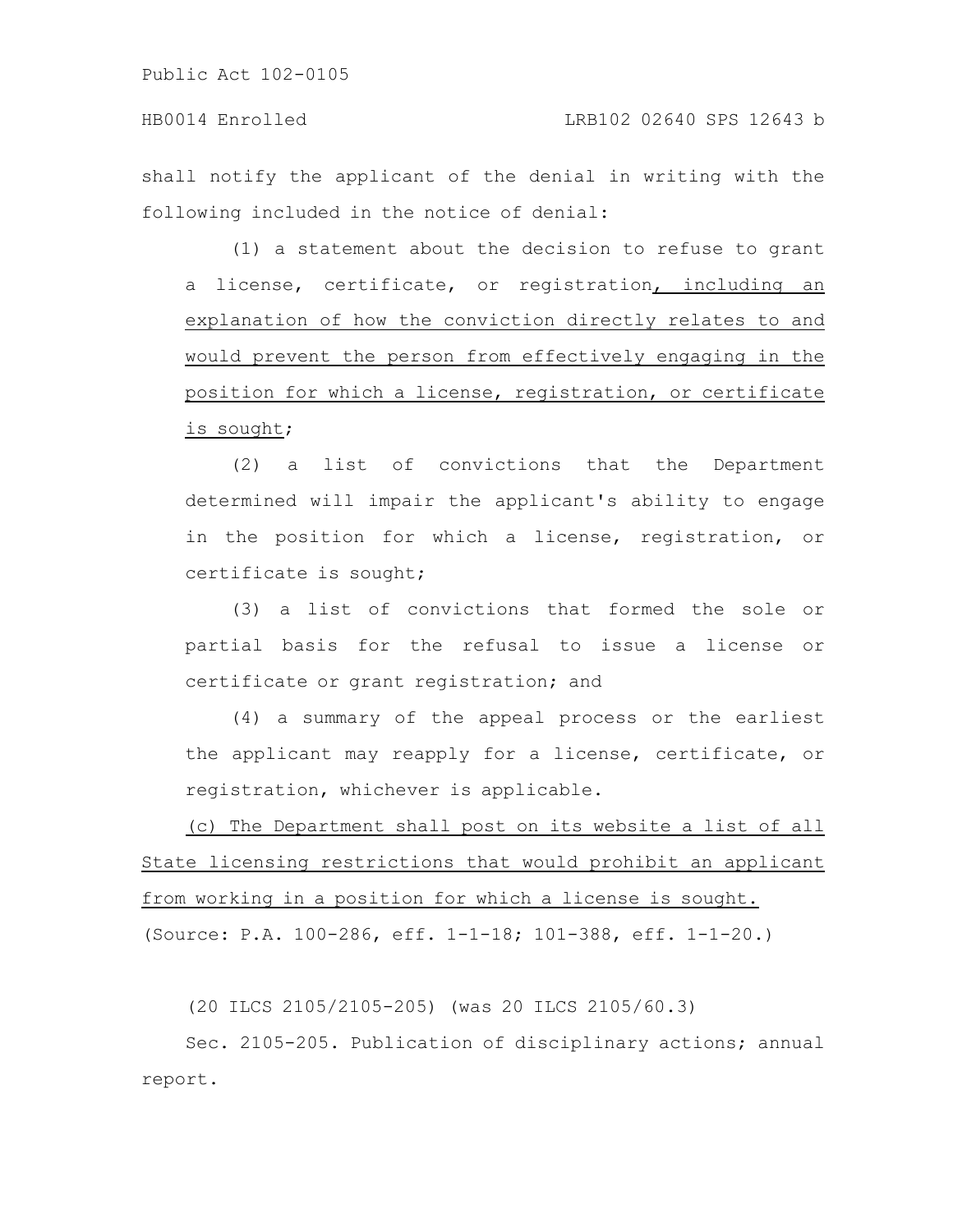## HB0014 Enrolled LRB102 02640 SPS 12643 b

(a) The Department shall publish on its website, at least monthly, final disciplinary actions taken by the Department against a licensee or applicant pursuant to any licensing Act administered by the Department. The specific disciplinary action and the name of the applicant or licensee shall be listed.

(b) No later than May 1 of each year, the Department must prepare, publicly announce, and publish a report of summary statistical information relating to new license, certification, or registration applications during the preceding calendar year. Each report shall show at minimum:

(1) the number of applicants for each new license, certificate, or registration administered by the Department in the previous calendar year;

(2) the number of applicants for a new license, certificate, or registration within the previous calendar year who had any criminal conviction;

(3) the number of applicants for a new license, certificate, or registration in the previous calendar year who were granted a license, registration, or certificate;

(4) the number of applicants for a new license, certificate, or registration within the previous calendar year with a criminal conviction who were granted a license, certificate, or registration in the previous calendar year;

(5) the number of applicants for a new license,